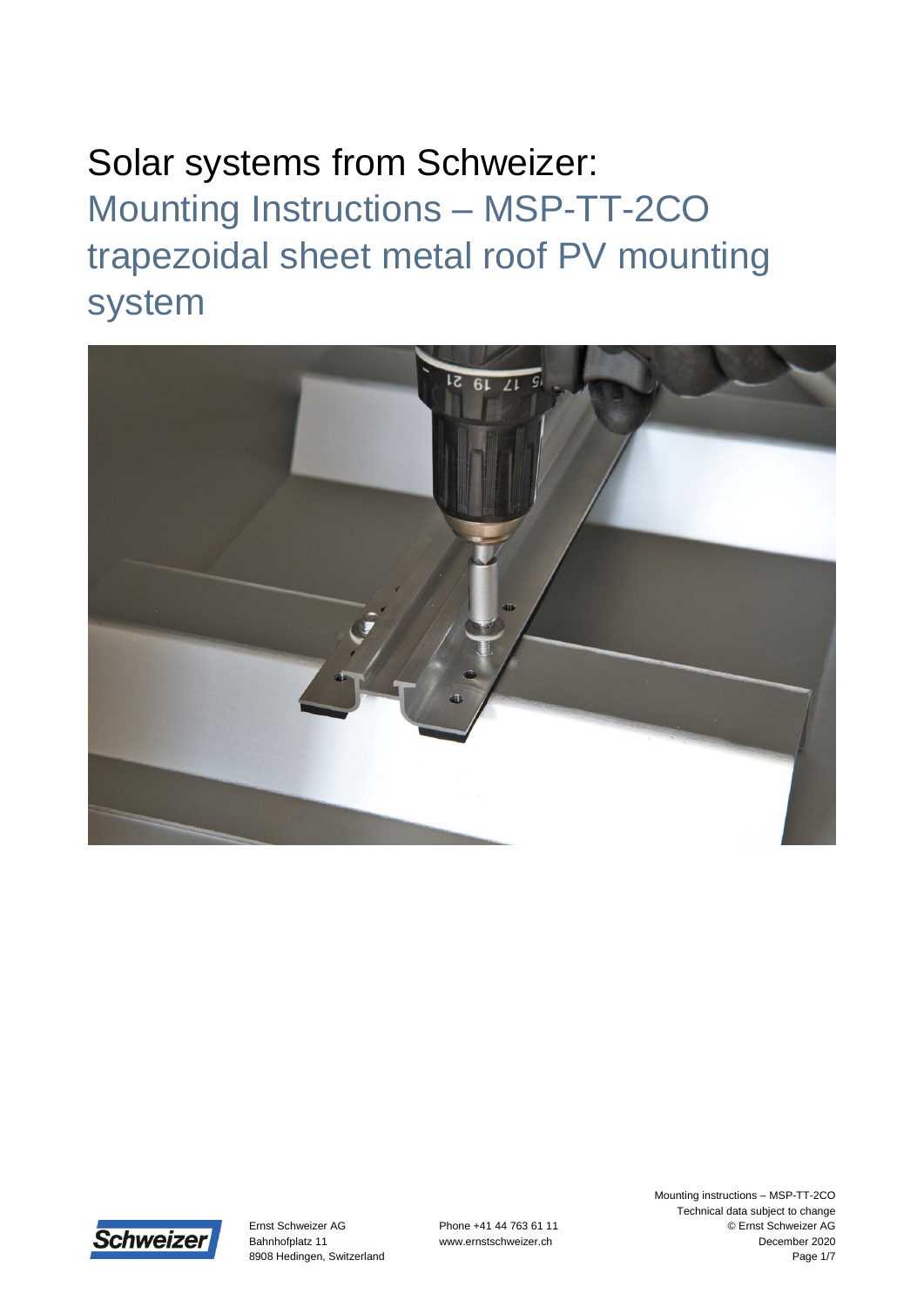#### **Standards and technical guidelines**

Amongst others, Schweizer's MSP-TT-2CO PV mounting system complies with the following standards:

| DIN EN 1990:2010-12     | Eurocode 0: Basis of structural design                                                                                 |
|-------------------------|------------------------------------------------------------------------------------------------------------------------|
| DIN EN 1991-1-1:2010-12 | Eurocode 1: Actions on structures - Part 1-1: General actions – densities,<br>self-weight, imposed loads for buildings |
| DIN EN 1991-1-3:2010-12 | Eurocode 1: Actions on structures - Part 1-3: Snow loads including national<br>annexes                                 |
| DIN EN 1991-1-4:2010-12 | Eurocode 1: Actions on structures - Part 1-4: Wind loads including national<br>annexes                                 |
| DIN EN 1999-1-1:2010-05 | Eurocode 9: Design of aluminium structures                                                                             |

#### **Correct use in accordance with the purpose intended**

- Schweizer's MSP-TT-2CO PV mounting system is exclusively intended for the fastening of framed photovoltaic modules on buildings with trapezoidal sheet metal roofs made of steel or aluminium. In the case of sandwich panels, the suitability of the panel needs to be investigated.
- No other kind of use complies with the purpose intended.
- The definition of 'use in accordance with the purpose intended' includes having due regard to the information in these Mounting Instructions.

#### **Responsibility of the customer and installer**

The customer and installer are responsible for observance of the following relevant points:

- It must be ensured that all applicable accident prevention requirements and occupational safety provisions (or regionally applicable standards having equivalent value) shall be observed.
	- BGV A1 Fundamentals of accident prevention
	- BGV A3 Electrical systems and operating resources
	- BGV C22 Construction works
- It must be ensured that mounting is only carried out by persons who possess suitable technical qualifications and a basic knowledge of mechanics.
- It must be ensured that the persons instructed to carry out the work estimate correctly the tasks assigned to them and are capable of detecting possible risks.
- It must be ensured that the persons instructed to carry out the work are familiar with the system components and the context of installation.
- The assumptions made in the statics calculations and the load-bearing capacity of the roof skin and roof structure must be checked by the customer.
- As in comparison with conventional roof coverings the properties of solar roofs in relation to snow and ice may change, before installation of a solar system the statics calculations must be checked as appropriate, and snow retention measures (including any existing ones) adapted to the new situation.
- It must be ensured that the detailed proMSP Report / Software Report (for the given installation project, including these Mounting Instructions) shall be available during installation. The Software Report is an essential component of the product.
- It must be ensured that the Mounting Instructions, along with the Software Report and in particular including the safety instructions of those commissioned to carry out the work, have been read and understood in full.
- It must be ensured that the permissible mounting conditions (in particular the conditions of the module manufacturer) shall be observed. Schweizer cannot be made liable for damages or losses resulting from non-compliance with these conditions.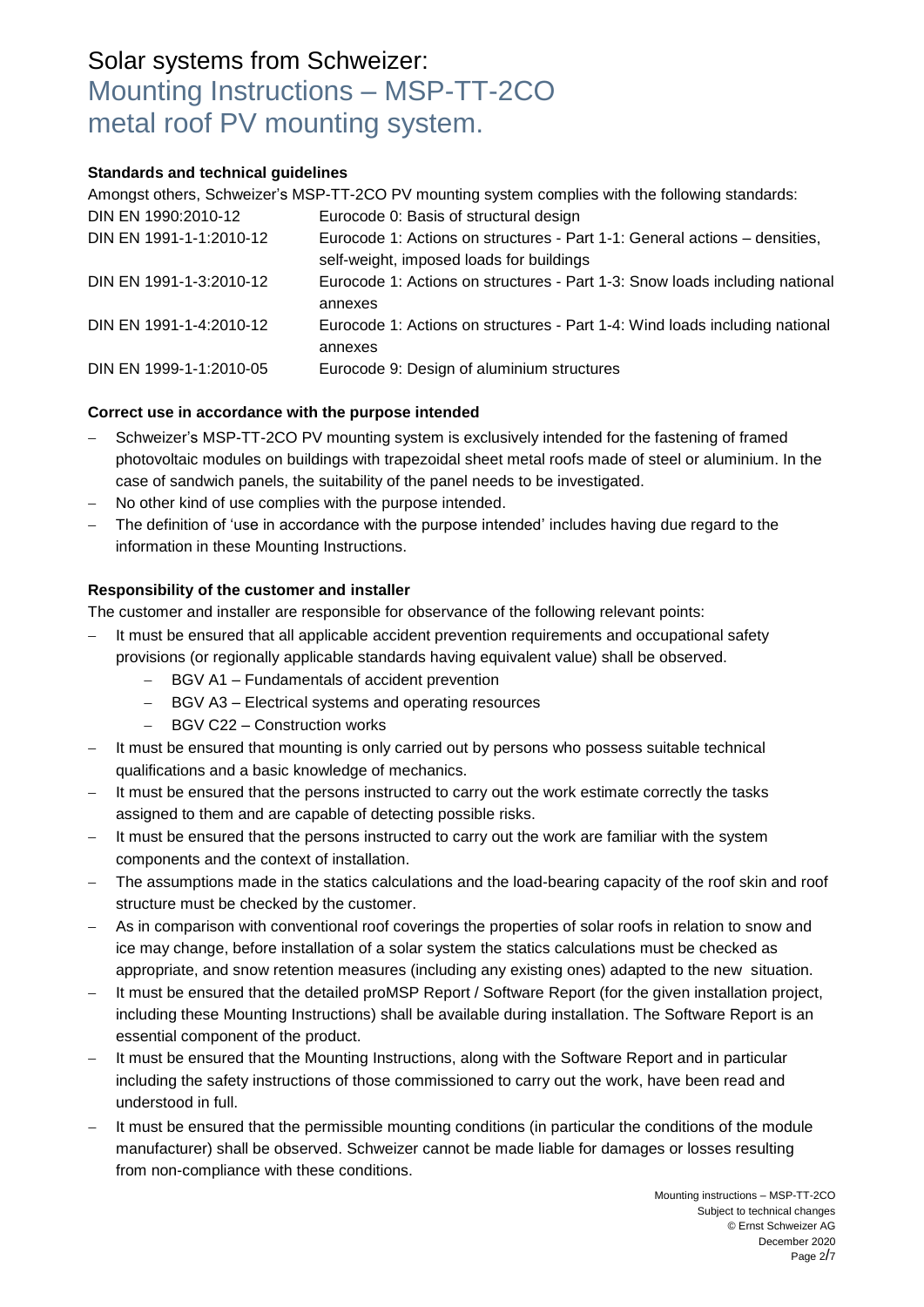- It must be ensured that the product is installed correctly in accordance with the Mounting Instructions and the Software Report, the necessary tools being provided.
- It must be ensured that a suitable lifting device shall be used as appropriate for the mounting operations.
- It must be ensured that components that are visibly damaged shall not be used. Such components must be replaced.
- It must be ensured that all components are used as intended and as prescribed in the Mounting Instructions, and that the components shall not be mounted in such a way that they perform other or additional tasks.
- Only original Schweizer components may be used if parts need to be replaced. Otherwise no claims under guarantee will be admitted.
- It must be ensured that only Schweizer MSP-TT-2CO or other specified Schweizer components shall be used for mounting operations.
- It must be ensured that the roof skin is not damaged in any way by parts of the mounting system dropping and penetrating it.
- It must be ensured that regular servicing shall be carried out once a year, including investigation of the screw fittings, the mechanical connections, the cabling and possibly also the earthing and the condition of the roof.
- It is the responsibility of the customer to adapt any lightning protection systems already present on the building in accordance with currently applicable technical regulations and requirements.
- The following standards (or regionally applicable standards of equivalent value) for the design and installation of lightning protection, earthing and equipotential bonding systems are to be observed:
	- DIN EN 62305:2009-10 –Part 3: Physical damage to structures and life hazard Supplement 5: lightning and overvoltage protection for photovoltaic power supply systems
	- DIN VDE 0185 Part 1-4 Lightning protection
	- DIN VDE 0100 Part 410:2007-06 Low voltage electrical installations Part 4-41: Protection for safety – protection against electric shock
	- DIN VDE 0105 Operation of electrical installations
	- DIN VDE 0298 Application of cables and cords in electrical installations
- The following safety guidelines have to be observed: VDS 2023 Electrical installations in structures with primarily combustible construction materials, and DIN 4102 – Fire behaviour of building materials and elements (or regionally applicable standards of equivalent value).
- The customer is responsible for ensuring that the roof on which the system is mounted is designed and built in such a way that it provides an appropriate, safe and stable foundation. This covers such aspects as the structural stability of the roof, the condition and tolerance of the roof skin and suitable measures for the drainage of water from the roof surface. Schweizer cannot be held responsible for damage to roofs where the design or structure of the roof is unsuitable for the mounting of an installation of this nature.
- The customer is responsible for ensuring that the mounting shall be carried out in compliance with currently applicable requirements and guidelines, including for example observation of the required peripheral distance from the roof edge, the installation of safety barriers, restriction of access during operation and prophylactic measures for the anticipated dynamic load or any special occurrences such as earthquake or extreme weather conditions.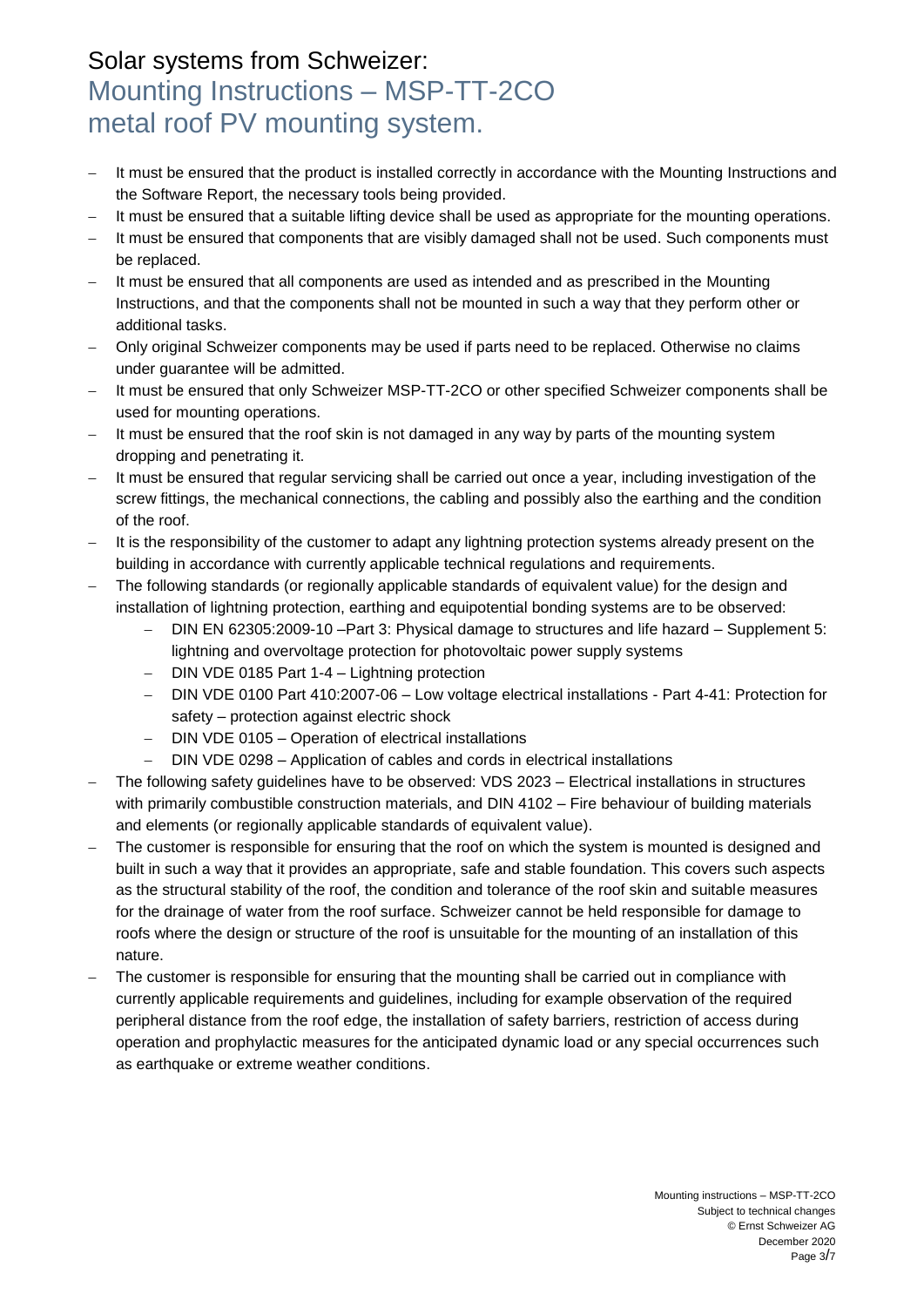- The regulations for roofing work of the Zentralverband des Deutschen Dachdeckerhandwerks (ZVDH) [Central Association of the German Roofing Trade], or regionally applicable standards of equivalent value, must be observed.
	- DIN 18338 Roofing work
	- DIN 18451 Scaffolding work

### **Fundamental safety instructions**

The following fundamental safety instructions and warnings constitute an essential component of these instructions, and are of crucial importance for dealing with this product:

- Work clothing must be comply with national regulations.
- Any applicable health and safety provisions are to be observed.
- It must be ensured that all electrical work shall be carried out by qualified professional electricians, and all applicable regulations and guidelines must be complied with.
- It is a mandatory requirement that a second person be present throughout the mounting work, so as to be able to provide assistance in case of an accident.
- A copy of these Mounting Instructions must be kept in the immediate vicinity of the installation, for use by persons who are commissioned to carry out the work.
- Until the photovoltaic system has been entirely completed and is ready for operation, all incomplete sections, components and materials must be secured in accordance with the applicable regulations.

#### **Mounting conditions**

Schweizer's MSP-TT-2CO PV mounting system is designed for use subject to the following conditions:

- $-$  Suitable for trapezoidal sheet metal roofs with a pitch of at least 5° up to a maximum of 70°.
- It must be capable of withstanding all prevailing wind and snow load scenarios. It must however be assembled correctly for the conditions of the specific place and project, especially with regard to the required calculation of additional loads.
- Designed for the fastening of framed photovoltaic modules with a frame height of 30-50 mm.
- For use on trapezoidal sheet metal roofs with a metal thickness of 0.5 mm up to a maximum of 2.0 mm and with a pitch of at least five degrees.
- For trapezoidal sheet metal roofs with metal of the following qualities: steel S235 EN 10025-1; S280GD  $-$  EN 10346, S320GD  $-$  EN 10346; aluminium with fս,min ≥ 165 N/mm².
- For trapezoidal sheet metal roofs with a bead spacing of max. 333 mm and a minimum bead width of 15 mm.
- Suitable for environmental conditions within the bandwidth of normal corrosive environments (e.g. at least 1 km distant from a sea coast), or in more corrosive environments (e.g. C4) provided that special service requirements are met (guidelines and instructions obtainable from Schweizer on request).
- The adequate load-bearing capacity of the module itself falls in the customer's sphere of responsibility.
- For roofs sufficiently capable of withstanding the additional load of the PV system (according to the customer's estimate, and as a matter for which the customer is responsible).

#### **Preparations for the installation**

An expert opinion on the roof must be obtained in order to determine the suitability of the roof for supporting a PV system and taking the structural properties, building regulations and condition of the roof into account.

If required, establishing the suitability of the roof must include scrutiny of the following points:

- Sufficient structural load-bearing capacity for the additional load of the PV system.
- Fitness for purpose and condition of the roof skin.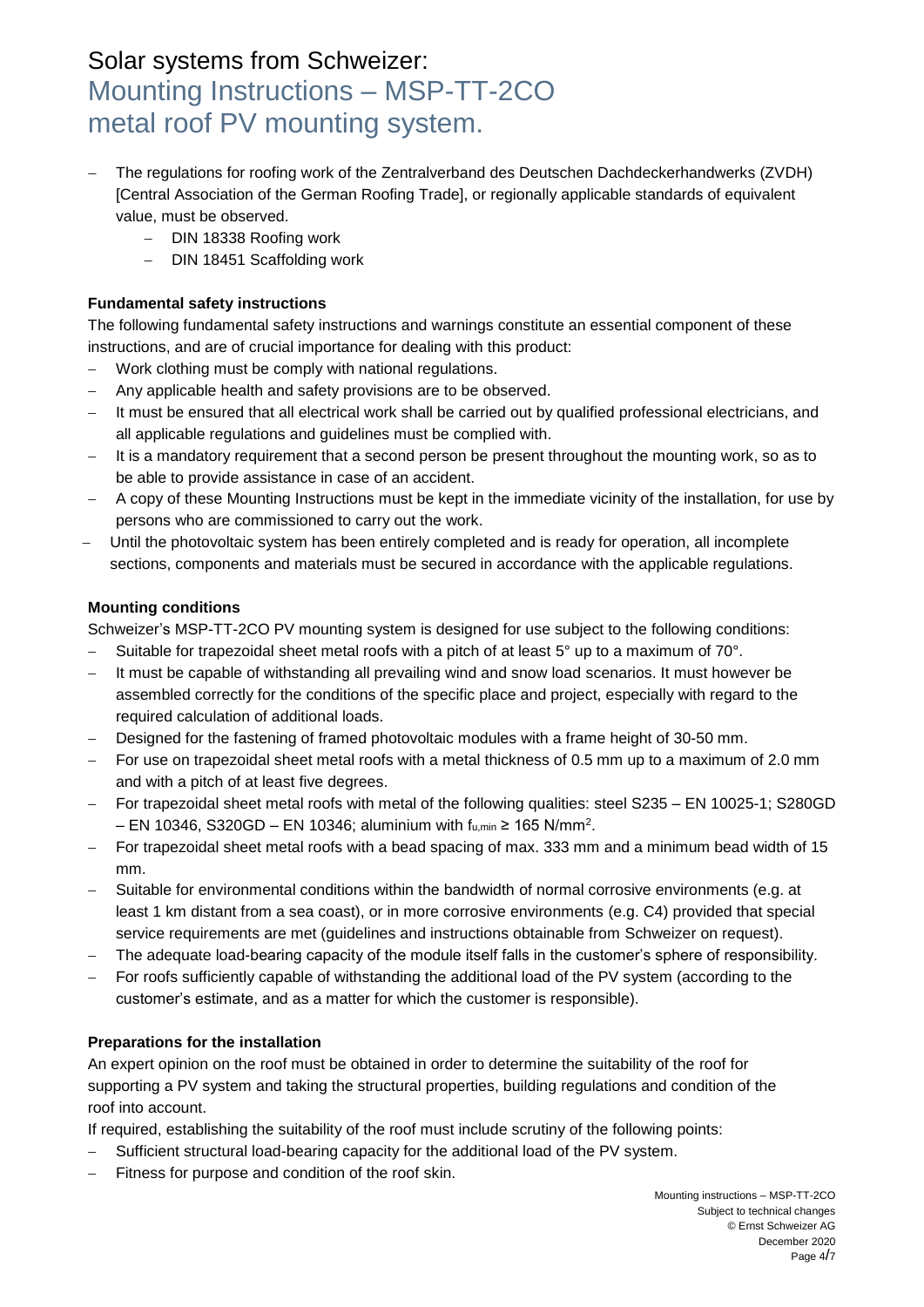Condition of the roof (not damaged).

Before starting to mount the PV system, the roof must

- comply with the mandatory minimum standards;
- be thoroughly cleaned, all dirt and deposits being removed;
- be free from snow and ice.

The customer must confirm that the necessary mounting conditions for the MSP-TT-2CO PV mounting system are met. It must be ensured that the persons commissioned to carry out the work are completely familiar with the design.

The material must be distributed evenly on the roof, in order to avoid point loads. Make sure that the necessary tools are available (a torque wrench, a powerful battery-powered screwdriver, an SW 8 hexagonal bit and a size 30 Torx bit).

### **System components:**

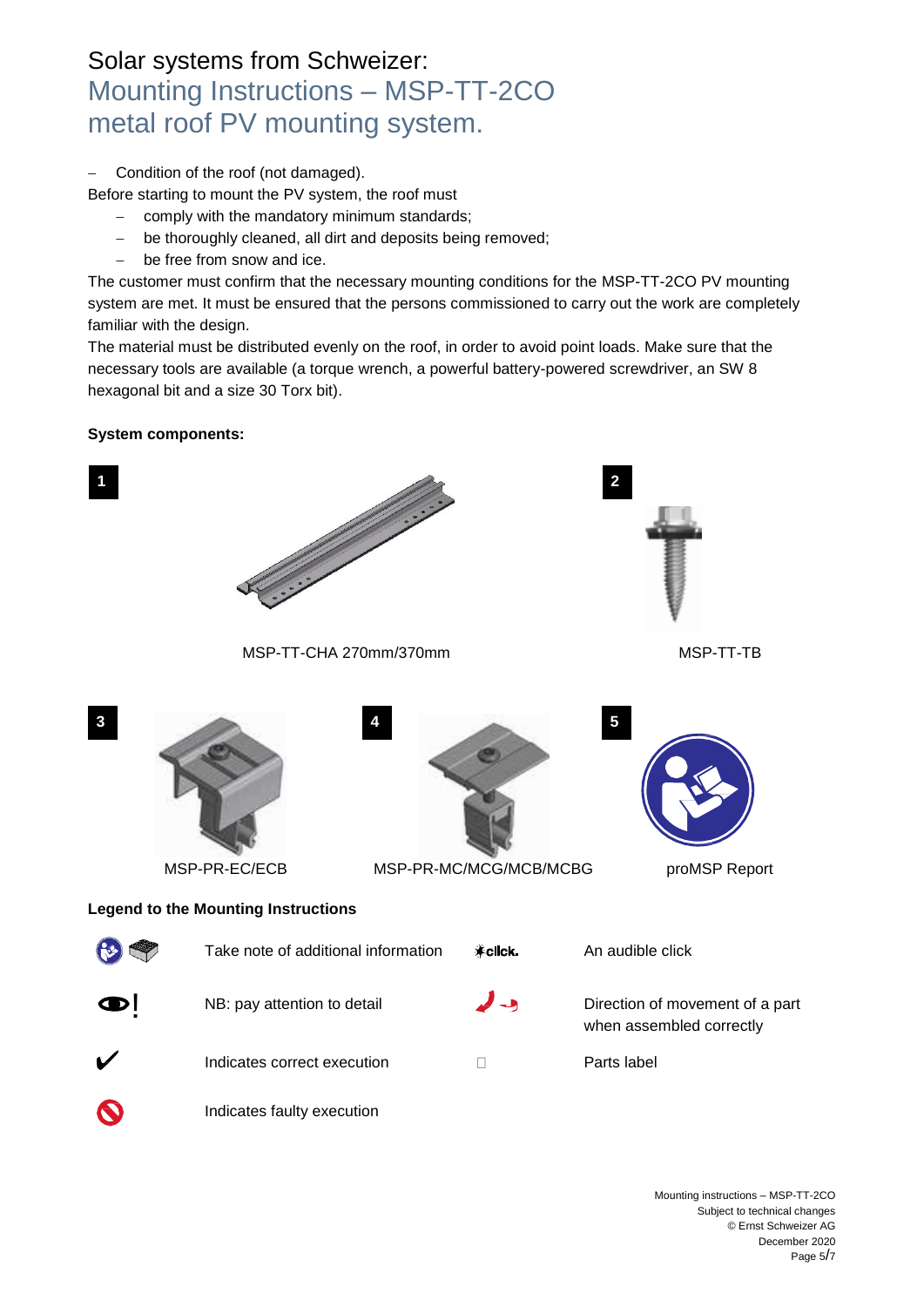#### **Mounting steps:**

proMSP Report / Software Report:

| Note:            | The proMSP Report / Software Report is created subsequently to the planning of the PV<br>system with the help of the proMSP software.<br>It must be ensured that the proMSP Report is available on the building site and that those<br>who are commissioned to execute the work are completely familiar with the sequence of<br>installation. |
|------------------|-----------------------------------------------------------------------------------------------------------------------------------------------------------------------------------------------------------------------------------------------------------------------------------------------------------------------------------------------|
| Fig. 1:          | Clean roof surface.                                                                                                                                                                                                                                                                                                                           |
| Fig. $2 + 2.1$ : | Arrange trapezoidal track (MSP-TT-CHA) and position it symmetrically with reference to the<br>bead; fix in place with 2 screws per bead.                                                                                                                                                                                                      |
| Fig. $3 + 3.1$ : | Tighten screws.                                                                                                                                                                                                                                                                                                                               |
| Note:            | Screws must be placed with the help of the slip clutch in such a way that the sealing washer<br>emerges slightly. Screws must not be overtightened or subjected to excessive pressure.<br>Make sure that no gap is left between the trapezoidal rail and trapezoidal roof.                                                                    |
| Fig. $4$ :       | Click end clamp or middle clamp into the rail so that an audible click is heard.                                                                                                                                                                                                                                                              |
| Note:            | Use middle clamp for 2 adjacent PV modules, otherwise end clamp.                                                                                                                                                                                                                                                                              |
| Fig. $4.1$ :     | Position end clamp or middle clamp.                                                                                                                                                                                                                                                                                                           |
| Note:            | No positioning of the end clamp or middle clamp outside the outermost screw fastenings of<br>the trapezoidal rail (MSP-TT-CHA) is permissible.                                                                                                                                                                                                |
| Fig. 5:          | Arrange PV module, tighten end clamp with 10 Nm torque.                                                                                                                                                                                                                                                                                       |
| Fig. 6:          | Arrange PV module, tighten middle clamp with 10 Nm torque.                                                                                                                                                                                                                                                                                    |